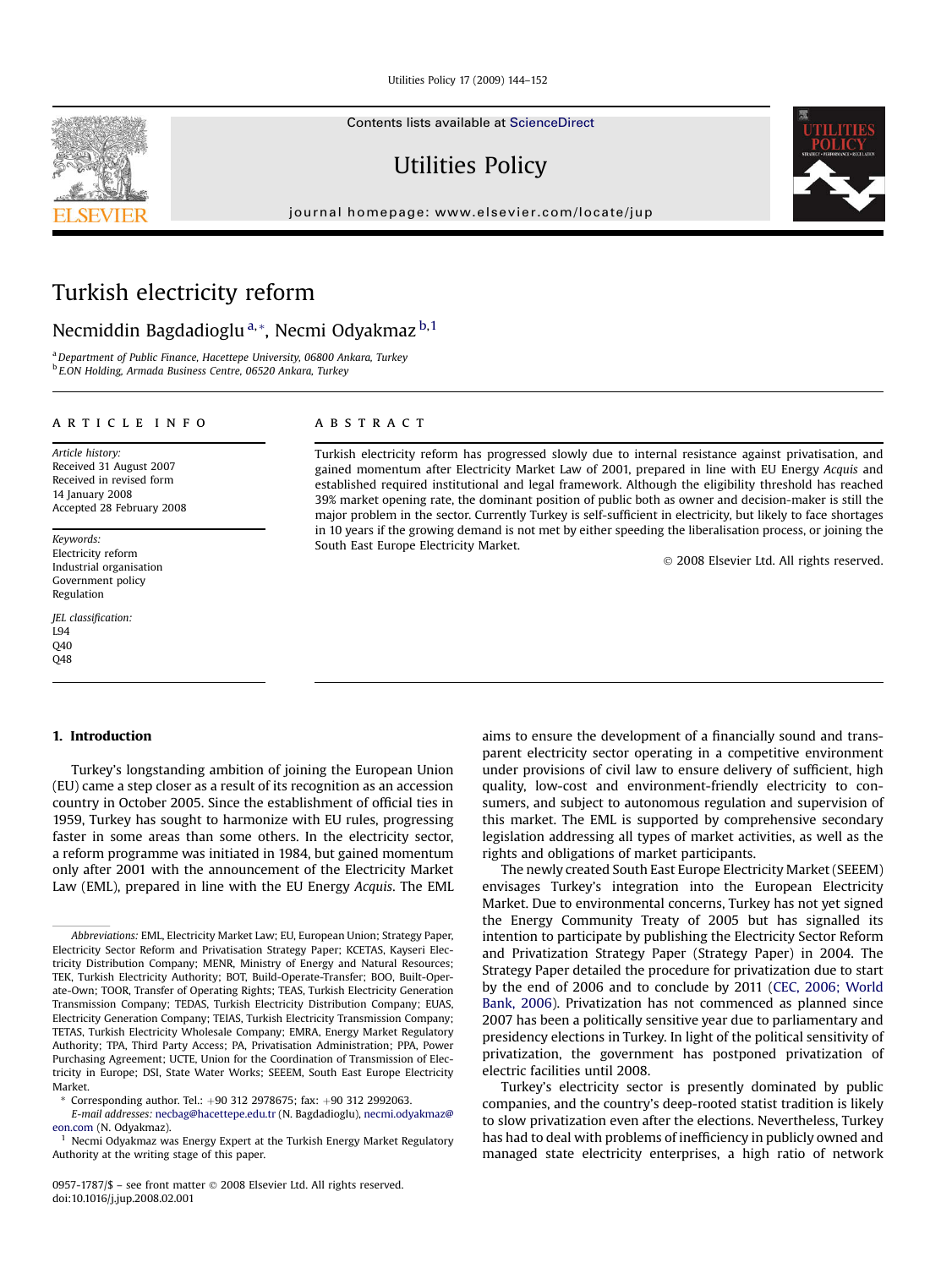losses, rapid growth in electricity demand, substantial investment requirements both to expand generation capacity and for the extension of the grid, high maintenance costs of the transmission grid and of generation plant, combined with inadequate public sources of capital for investment. Furthermore, the electricity industry faces a legacy of poor technical and commercial security, low quality, substantial cross-subsidies and external costs, combined with the challenge of compulsory harmonization with EU Acquis, and global energy trends.

Turkey has two possible options for reform: either creating its own national electricity market, or joining SEEEM. Turkey is the largest of all the countries in the region both in terms of population (around 73 million) and in terms of the number of accounts. The former option is therefore feasible, but only if internal resistance to privatization and liberalization is surmounted. Not only does Turkey's obligations to the EU require it to take the second course, but this may also help to overcome the internal resistance to reform by opening electricity market to external competition. Turkey, covering 781000 km<sup>2</sup>, is located at the crossroads of energy flows between Asia and Europe, $2$  making it an important territorial bridge between the growing energy needs of the EU, and the desire of Middle Eastern and Hazarian energy sources to satisfy this demand. Turkey is currently self-sufficient in electricity, but likely to face shortages in the coming decade if electricity demand continues to grow at the current pace of around 10% annually. As other papers of this special issue point out, integration might be a mutually beneficial move, since Turkey can access electricity surpluses likely to emerge in SEEEM. Turkey's historical ties with countries of this region from the time of the Ottoman Empire might help ease integration and trade.

In the light of these arguments, this paper assesses the progress of Turkey's electricity reform programme in six sections. Section 2 provides the background to the Turkish electricity sector, Section 3 evaluates Turkey's progress against the benchmarks of reform outlined in [Jamasb et al. \(2004\)](#page--1-0), Section [4](#page--1-0) looks at the recent performance of the sector, Section [5](#page--1-0) discusses progress to date and the impact of reforms, and Section [6](#page--1-0) offers recommendations and prescriptions for future reform.

### 2. Background to electricity sector<sup>3</sup>

The electricity sector has developed historically in accordance with two different economic transformation strategies pursued in Turkey since its establishment in 1923 following the defeat of Ottoman Empire at the end of World War I. The first, an import substituting development strategy, dominated the period until 1980, and was characterized by widespread public entrepreneurship, cross-subsidization between sectors, and soft budgeting. This protective approach collapsed as the increasing oil prices of the 1970s worsened the structural deficits of Turkey's current account, elevating the consumer price index to triple digits, creating political turmoil and bringing economic transactions to a standstill. Since the 1980s, an export-oriented alternative followed has produced better, yet still unsatisfactory results. Disappointing results from this export-oriented approach have been due partly to a number of internal and external economic crises, two unfortunate earthquakes, as well as partly to persistent state control and intervention in economic activities, strong resistance against privatization from the public, from bureaucrats, workers unions, and political parties.

The development of Turkey's electricity sector reflects these streams of economic development, both in ideology and practice. The first years of the Turkish Republic were spent rebuilding the war-torn country and revitalising economic activities. Financial resources were scarce, forcing Turkey to rely for its electricity provision (mainly to large cities such as Istanbul) on private, predominantly foreign companies, including German (MAN&AEG in Ankara), Belgian, Italian and Hungarian (Ganz Corporation) firms.4 As nationalization flourished during the 1930s, all energy related activities were entrusted to public entities. The first interconnection was provided between Istanbul and Çatalağzi thermal power plant in 1952. The Ministry of Energy and Natural Resources (MENR) was created in 1963 while the Turkish Electricity Authority (TEK) was founded in 1970 as an integrated monopoly, incorporating all electricity activities other than distribution, which was assigned to municipalities until 1982. Electrification of the country accelerated during this period, while investment in generation capacity was given priority to meet growing demand. However, due to unfavorable economic conditions of the period, necessary investment for renewal and maintenance, as well as for new projects, could not be provided from the central budget.

Following the adoption of an export-oriented development strategy in 1980, various models for reorganization and investment have been introduced in order to attract private investors into electricity sector. In 1984, the monopoly power of TEK was removed by allowing private entities to undertake generation, transmission and distribution activities of electricity. Three different financial models were tried to satisfy urgent investment needs of electricity sector, namely Build-Operate-Transfer (BOT), Built-Operate-Own (BOO), and Transfer of Operating Rights (TOOR) models. These models all required the Treasury's guarantee, with contracts signed on a take-or-pay basis. Consequently, none of these reduced the financial burden on the public purse. A more fundamental approach for easing this burden on the public budget was introduced with the enactment of Electricity Market Law, no. 4628 in 2001, in line with EU Energy Acquis. This new law was accompanied by the Strategy Paper of 2004, covering procedures for privatization of distribution and generation assets, measures peculiar to the transition period ending at 2011, and security of supply mechanisms. We now turn to an assessment of the Turkish electricity reform programme, as initiated in 1984, following the framework provided by [Jamasb et al. \(2004\).](#page--1-0) 5

#### 3. Electricity reform programme

As of today all public electricity utilities are corporatized. The first major corporatization was accomplished in 1993, with the splitting of TEK into two separate public utilities, the Turkish Electricity Generation Transmission Company (TEAS) responsible for both generation and transmission activities, and the Turkish

Turkey is bordered by Bulgaria, the Black Sea to the North, Georgia, Armenia, Azerbaijan, and Iran to the East, Iraq, Syria and the Mediterranean Sea to the South, and Greece and the Aegean Sea to the West.

<sup>&</sup>lt;sup>3</sup> A detailed account of development of Turkish electricity sector is available in [Hepbasli \(2005\), Ozkivrak \(2005\)](#page--1-0), and [Atiyas and Dutz \(2003\)](#page--1-0).

<sup>4</sup> For the first time electricity is generated in Tarsus by 2-kW dynamo connected to watermill under Italian–Swiss joint venture in 1902. In the year 1913, a bigger generation plant was set in İstanbul, Silahtaraga. The longest serving private utility the Kayseri Electricity Distribution Company (KCETAS), which is still distributing electricity today in and around Kayseri province, was established during this period (in 1926), as well.

<sup>5</sup> These are as follows: (1) corporatization of state owned utilities, (2) enactment of electricity reform law, (3) regulatory reform, including adaptation of incentive regulation for natural monopoly network activities, (4) establishment of an independent regulator, (5) unbundling of vertically integrated utilities into generation, transmission, distribution and supply activities, and where necessary horizontal splitting, (6) provision of Third Party Access to networks, (7) establishment of a competitive wholesale generation market, (8) liberalization of the retail supply market, (9) privatization of electricity assets, and (10) definition of rules governing consumer protection, allocation of energy subsidies, and stranded costs. We do not take these benchmarks in order.